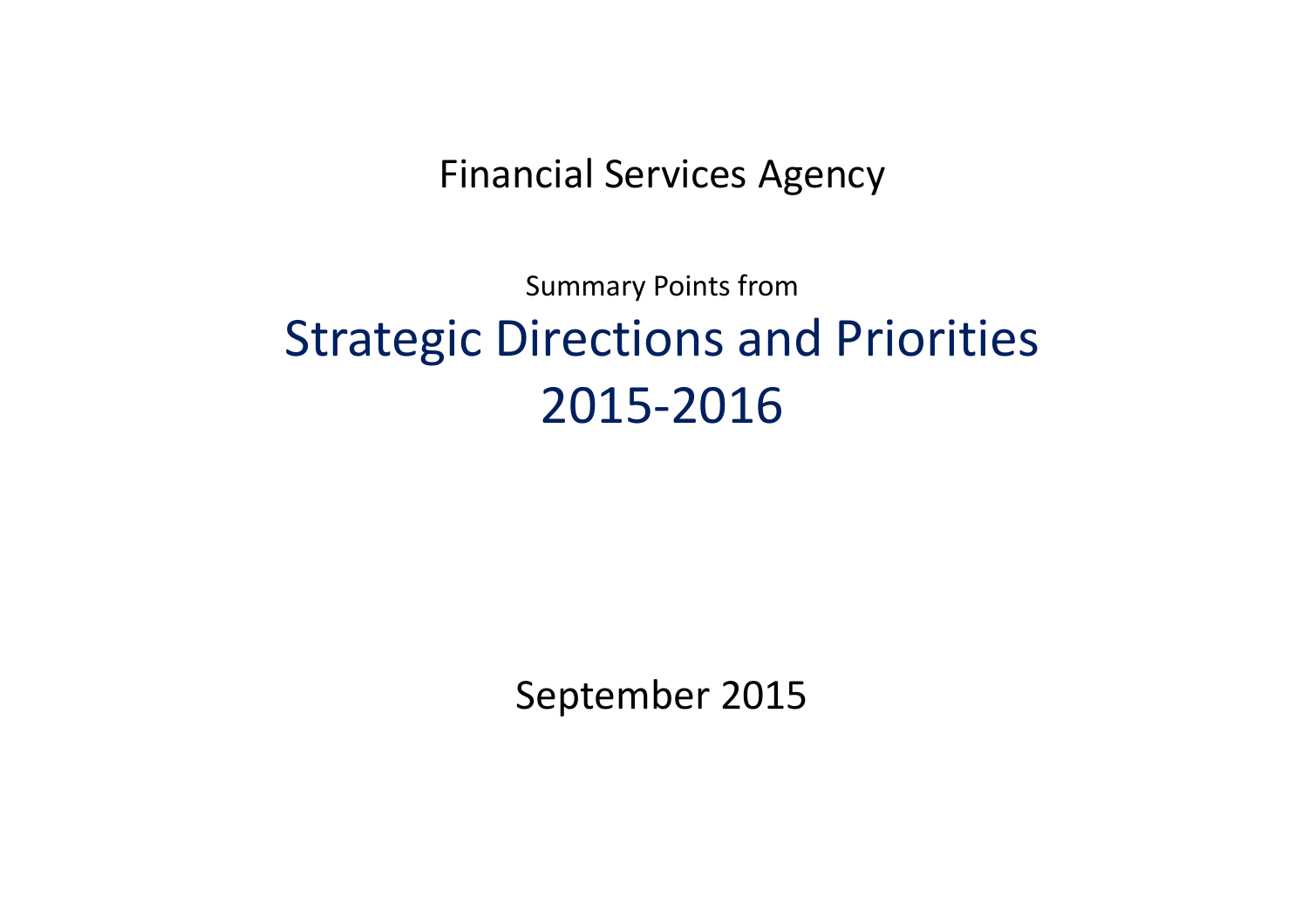### *Strategic Directions and Priorities:*  Roles in the JFSA's PDCA cycle

- This document lists key elements of JFSA's 2015-2016 Strategic *Directions and Priorities,* which indicate what goals the JFSA aims to attain during the period from July 2015 to June 2016, and how.
- We will review the progress made during the period and publish a summary report in June 2016. *2016-2017 Strategic Directions and Priorities* will reflect the outcome of the review.
- The *Strategic Directions and Priorities* depict the outcome of the "Plan" stage of the JFSA's PDCA cycle and the review report of the "Check" stage. The JFSA intends to continue to transform itself by repeating the cycle.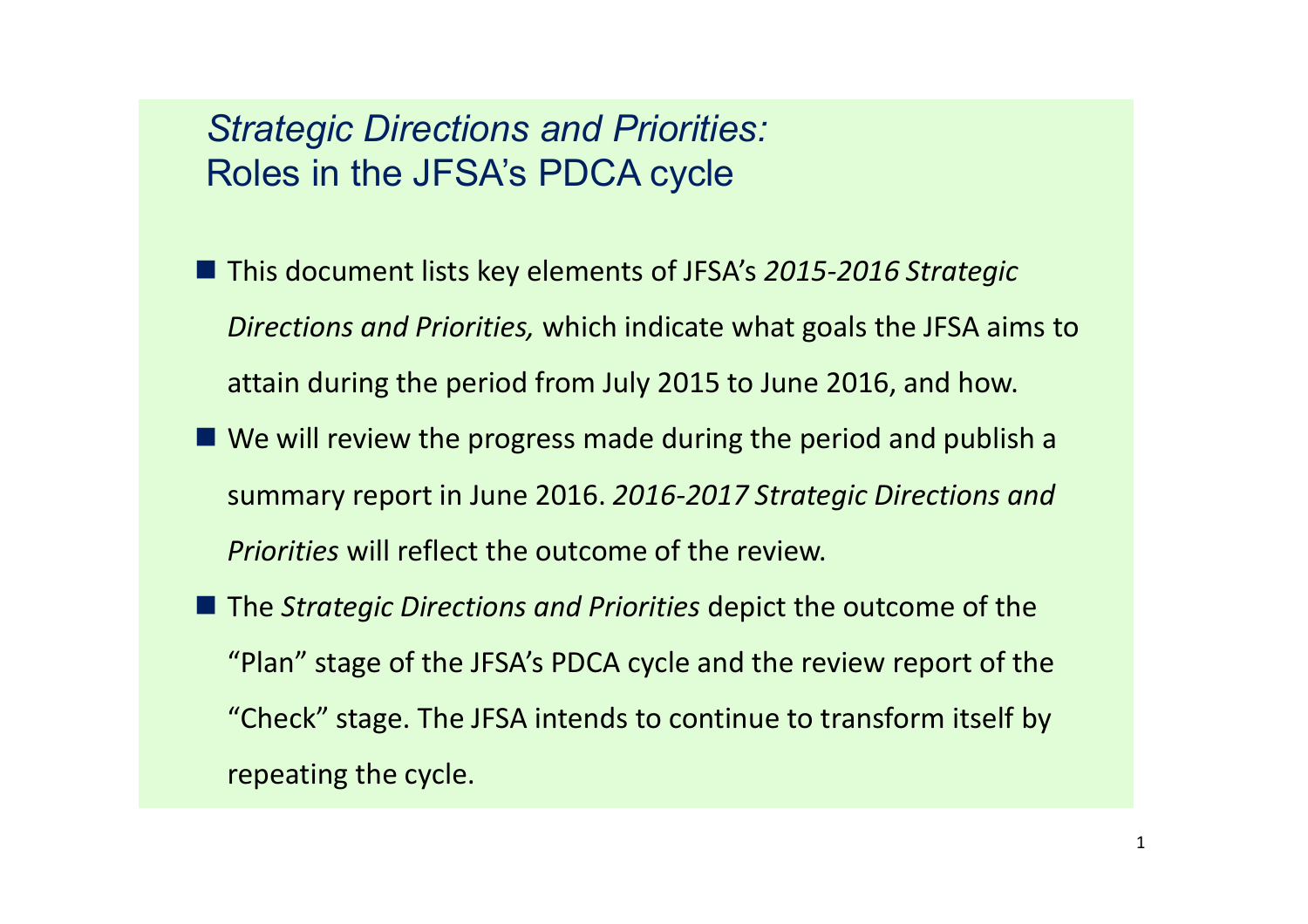# I. Our Mission

- $\blacksquare$  The JFSA aims to contribute to the welfare of the nation by promoting the sustainable growth of business activities and the economy
- through ensuring efficient and effective financial intermediation, financial stability and market integrity and transparency, and
- coping with uncertainty in the global economy and the transformation of the industry resulting from factors such as innovations in financial technologies.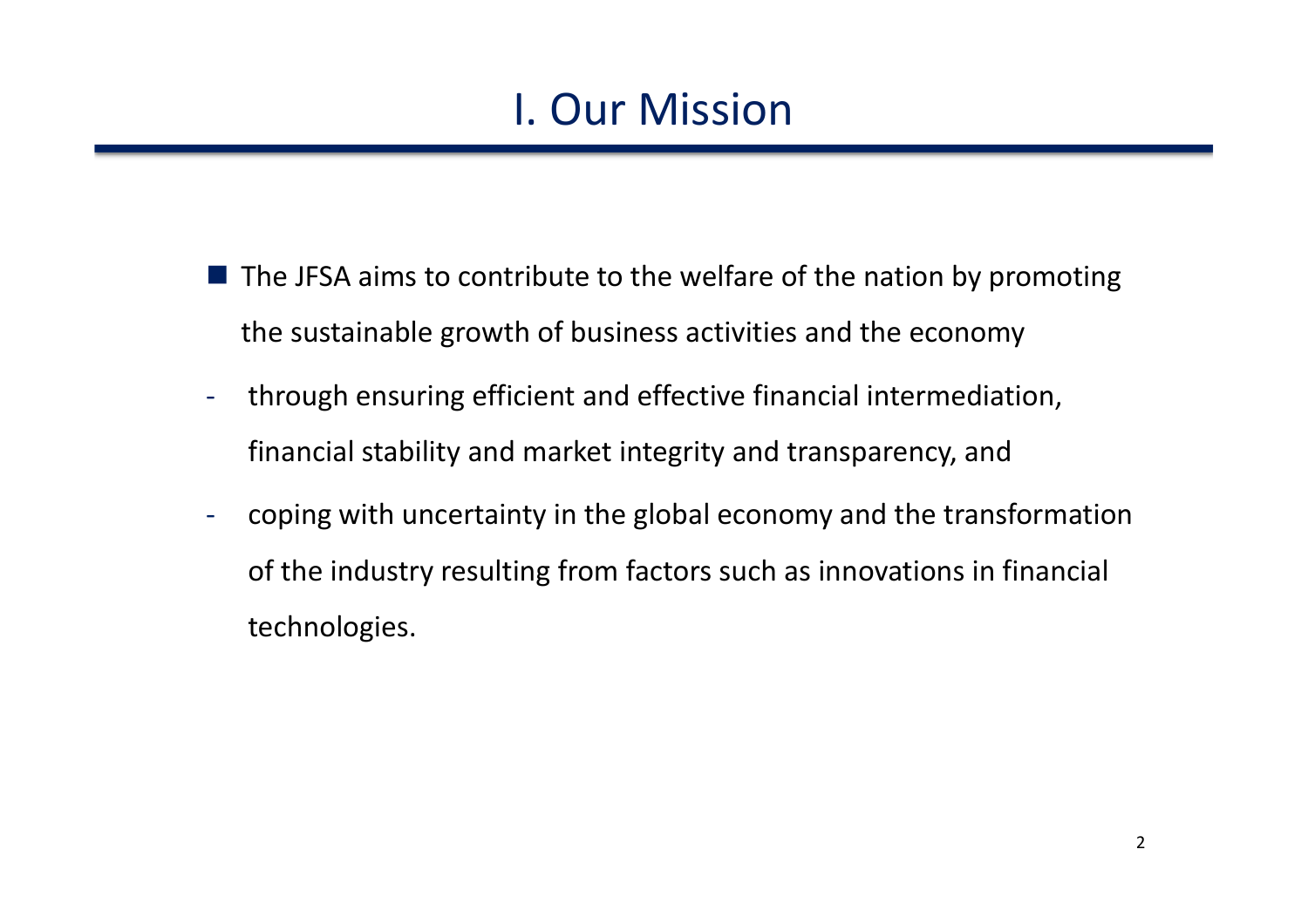# II. Strategic Priorities

## II-1. Capital Market

*-Transforming the flow of funds by addressing each stage of the investment chain*

*-Securing market integrity and efficiency*

## II-2. Supervision of Financial Institutions

*-Towards financial institutions adding more values for their customers -Towards a sound financial system which can serve customers well throughout business cycles*

## II-3. FinTech and Cyber Security

II-4. Global Regulatory Reforms and Cross-Border Cooperation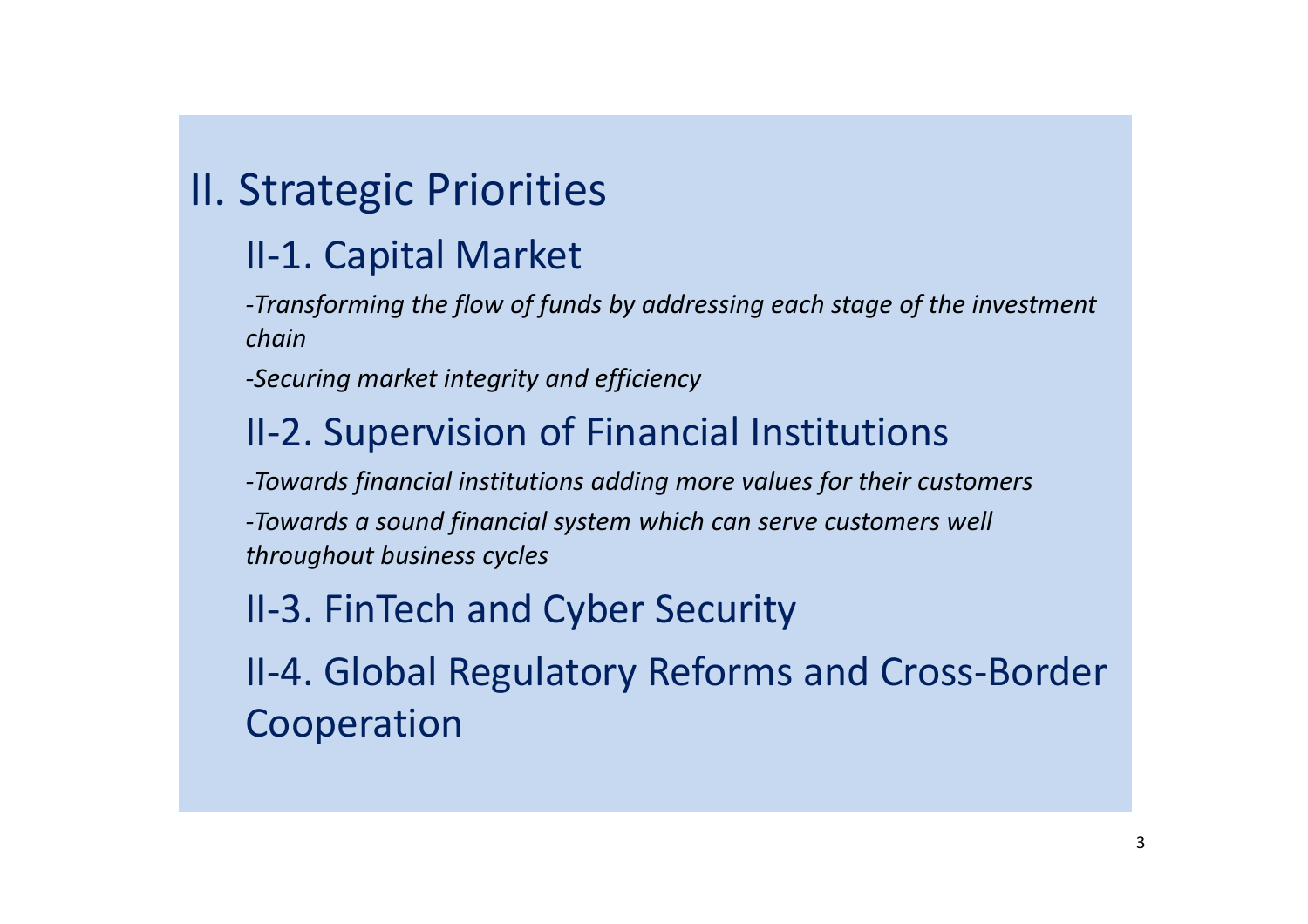

The JFSA intends to contribute to the sustainable growth of the economy, increases in the national wealth and the more effective and efficient functioning of Japan's capital market by taking the following measures:

- Household sector: The JFSA will promote the use of *NISA* tax benefit schemes, and will work to improve these schemes further.
- Corporate sector: The JFSA will establish an advisory council to effectively implement the Stewardship Code, introduced in 2014, and the Corporate Governance Code in 2015, and will ensure that the Codes will result in changes in substance, not just in form.
- Financial intermediaries: The JFSA will review whether the intermediaries that produce/sell/manage financial products put customers' interests first, and will thereby ensure that they abide by their fiduciary duties. The JFSA will encourage asset managers and institutional investors to enhance their skills and capabilities.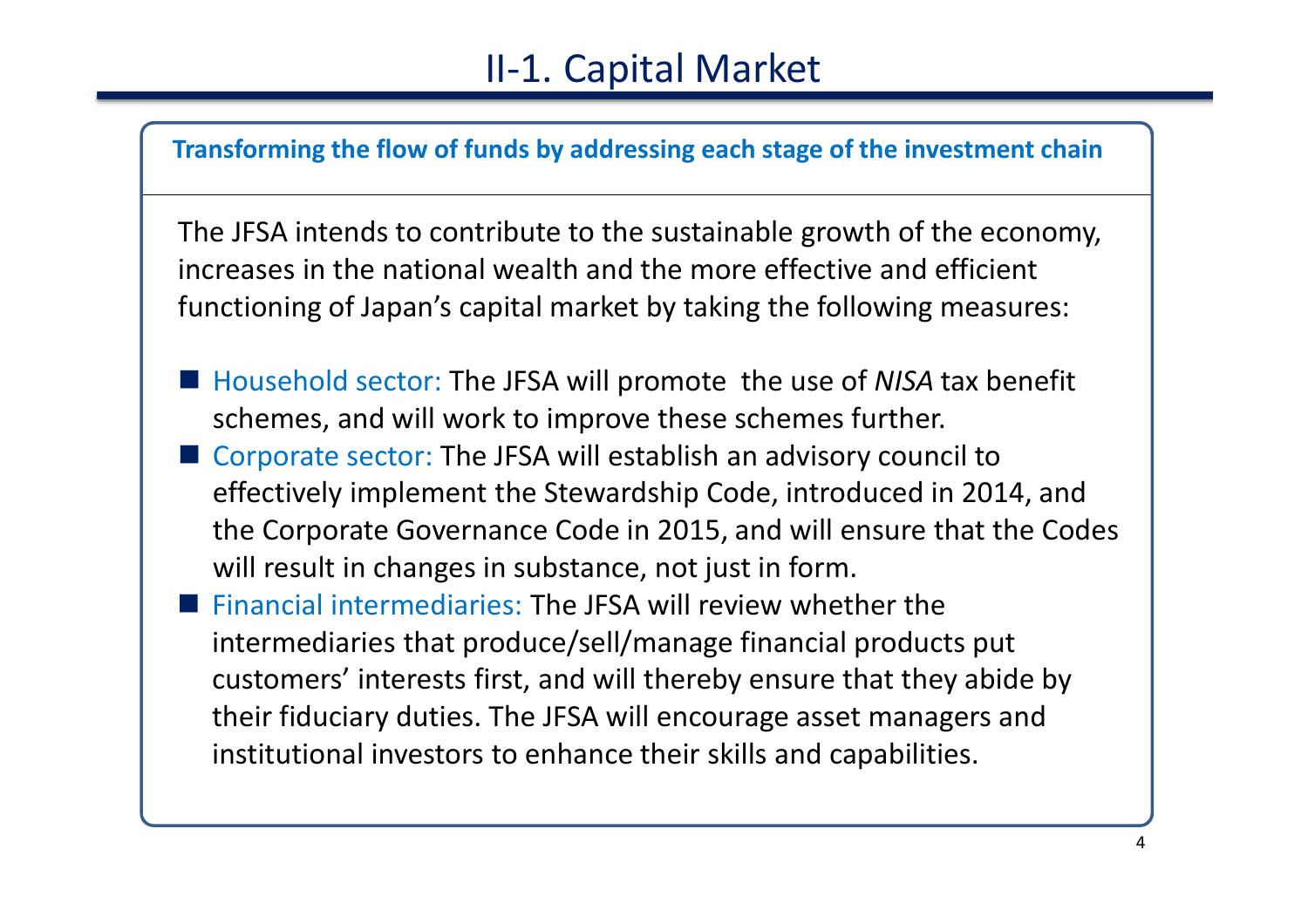### **Securing market integrity and efficiency**

- Based on recommendations to be given by a newly-established advisory council, the JFSA will take measures to secure the credibility of accounting and auditing.
- $\blacksquare$  The JFSA will encourage stock exchanges to enhance their listing eligibility reviews of IPOs.
- The Securities and Exchange Surveillance Commission (SESC) will enhance its coordination with overseas authorities and its monitoring approaches in order to deal with the increase in cross-border and complex transactions.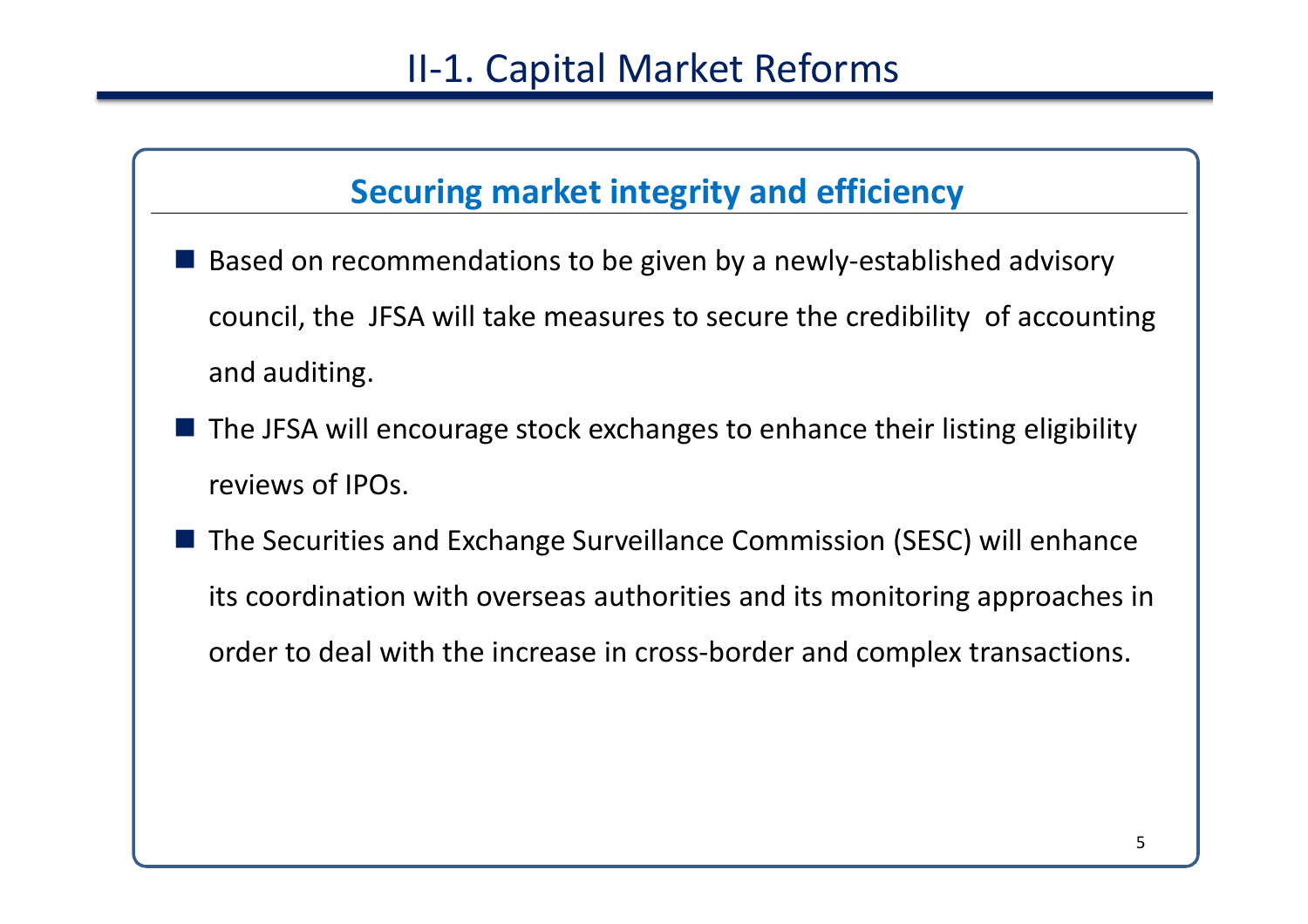# II-2. Supervision of Financial Institutions

### **Towards financial institutions adding more values for their customers**

- The JFSA will encourage financial institutions to actively contribute to the creation of customer corporate values, the sustainable growth of the national economy, and the revitalization of local economies by supporting customers' efforts to enhance their business models and by underwriting loans relying on customers' future business prospects, not just on collaterals and guarantees. In particular:
- The JFSA will interview around 1,000 companies nationwide to examine how financial institutions work with their customers.
- The JFSA will review financial institutions' corporate governance practices.
- The JFSA plans to develop a set of benchmarking indices to assess financial institutions' contributions to their customers.
- The JFSA will establish a "Working Group on Better Financial Intermediation", comprised of JFSA staff and outside experts, to find ways to facilitate these changes.
- The JFSA will encourage Japan Post Bank and Japan Post Insurance to form business models which complement those of other financial institutions and contribute to the revitalization of local economies.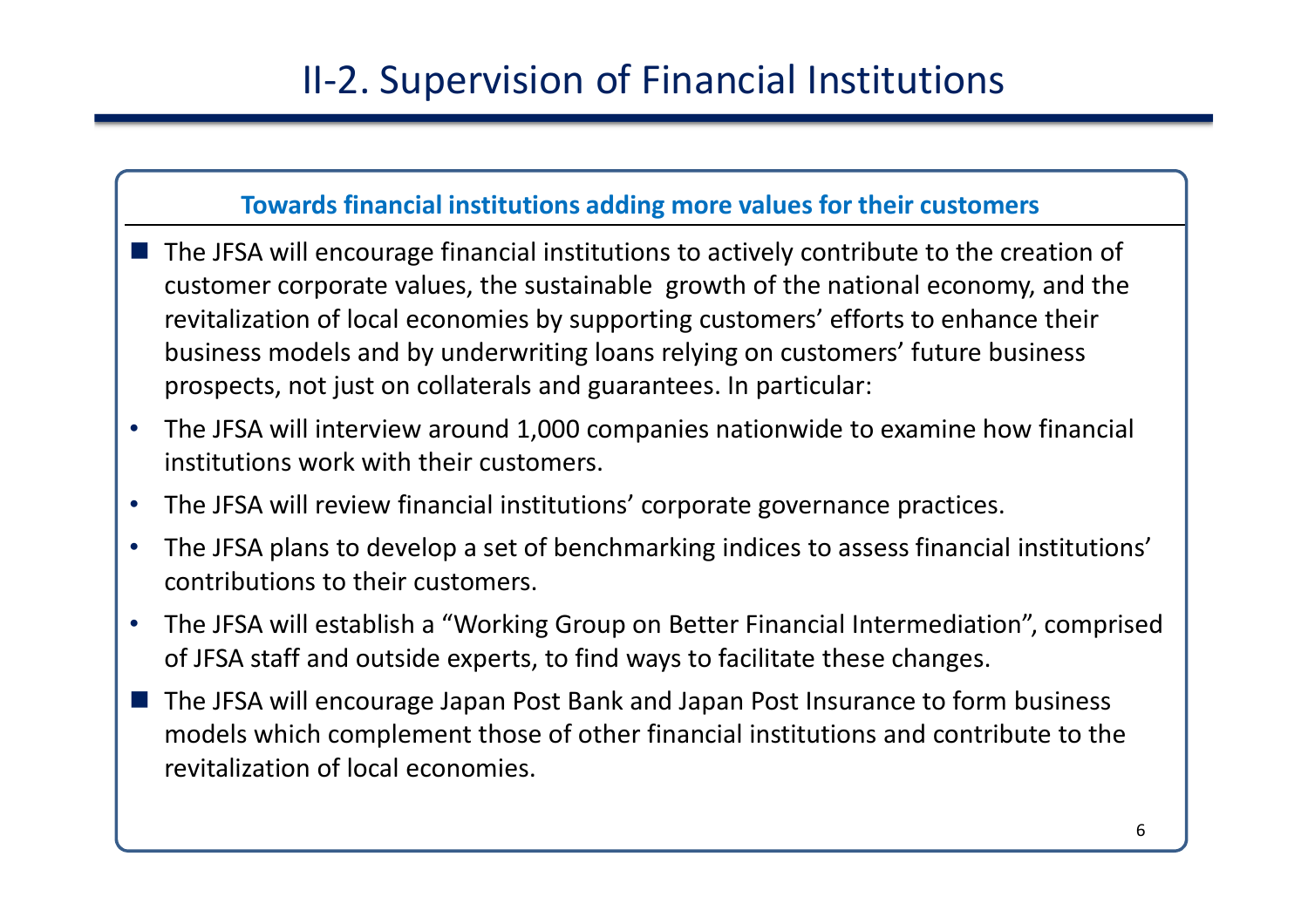# II-2. Supervision of Financial Institutions

### **Towards a sound financial system which can fully serve customers throughout business cycles**

- The JFSA will enhance its capability in macro-prudential analysis in order to identify emerging risks to the financial system through real-time monitoring of global economic trends, the activities of market participants and changes in financial institutions' behavior.
- Focusing on systemically important financial institutions, the JFSA will review how institutions are prepared for stresses in the market and the economy.
- The JFSA will review the way financial institutions manage their equity risk and interest rate risk, including the state of progress in the reduction of the amount of equities held for business relationship purposes.
- The JFSA will review the sustainability of financial institutions' business models to see if they can meet the challenges of declining and aging populations, innovations in financial technologies and other changes in their business environment, and continue to function as effective intermediaries.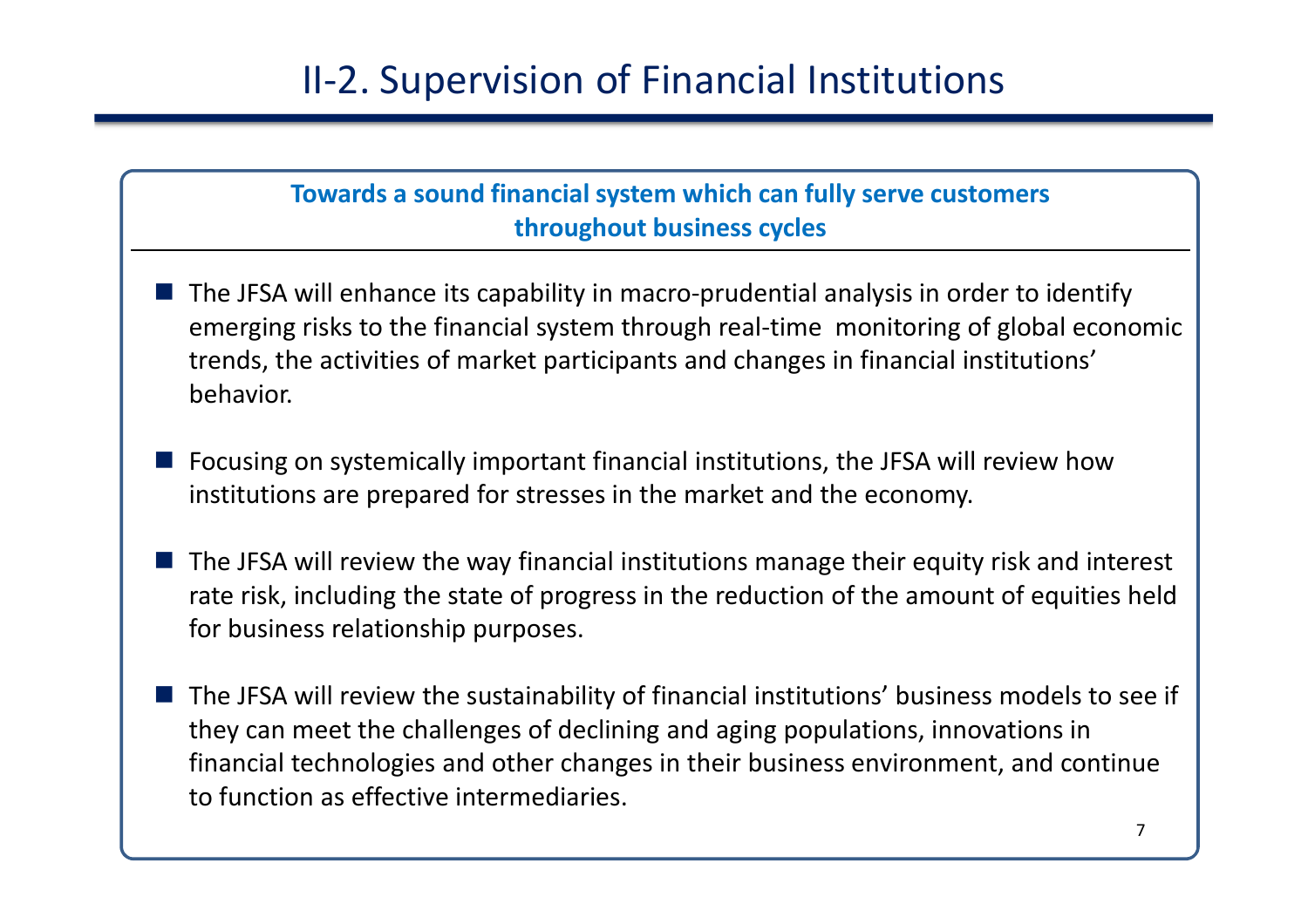# II-3. FinTech and Cyber Securities

### <Emerging Changes>

- FinTech, or the emerging integration of financial businesses and information technologies, could transform the industry and the market by providing a range of innovative services to customers.
- Cyber-security is becoming one of the highest priorities in securing financial stability.
- **Algorithmic trades and other information technology-assisted transactions are transforming the** market structure.

#### <JFSA's Responses>

- The JFSA will conduct forward-looking analysis on FinTech's potential impact on the financial industry, seeking input from experts, industry participants and users around the world. The Agency will explore which regulatory structures will fit to the future shapes of financial business.
- $\blacksquare$  The JFSA, collaborating with the private sector, will work to enhance the resilience of the financial system against cyber attacks, implementing the policy program published by the JFSA in July.
- The JFSA will review the impact of algorithmic and other technology-supported trades on market volatilities and integrity.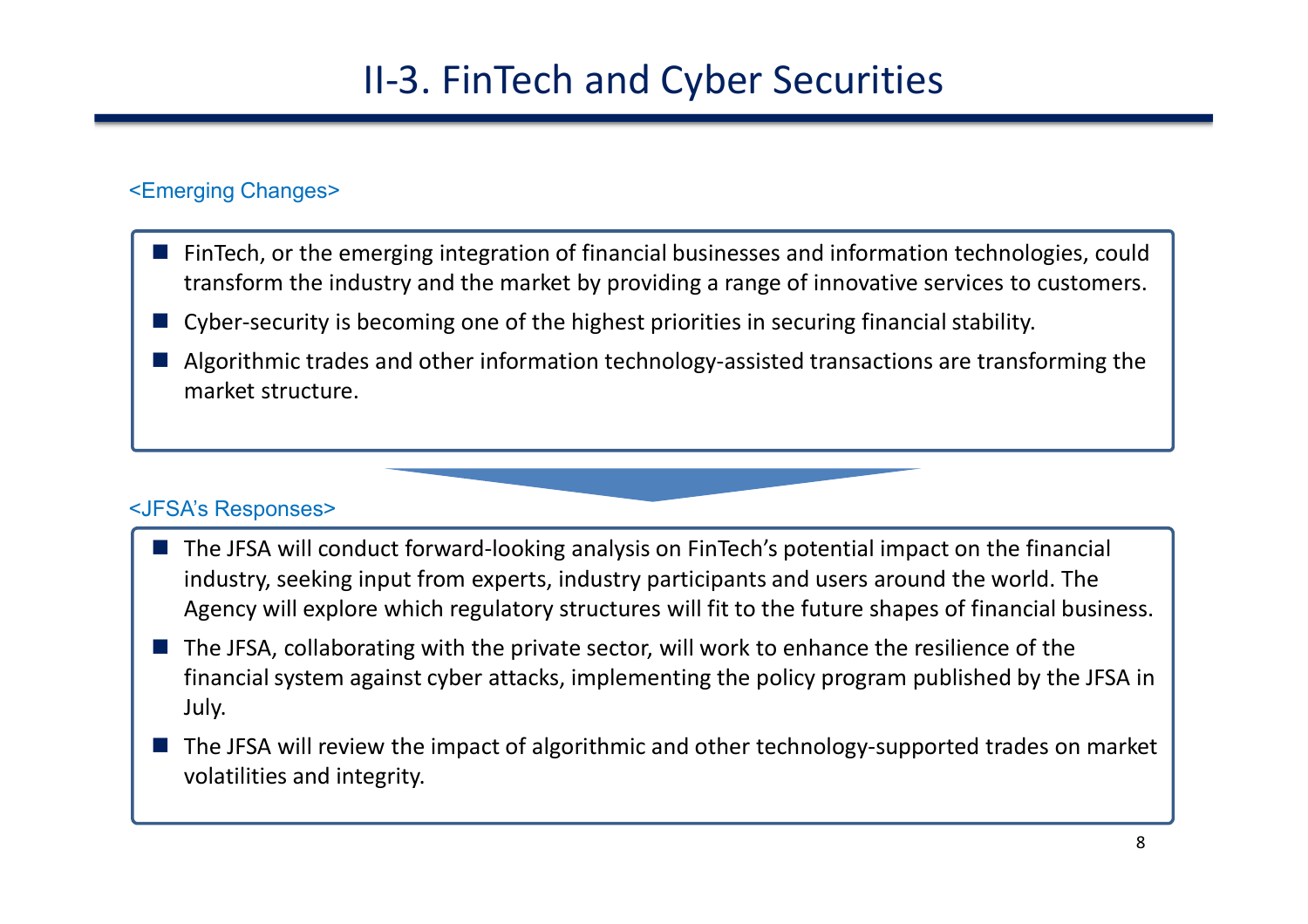# II-4. Global Regulatory Reforms and Cross-Border Cooperation

#### <Global Regulatory Reforms>

- $\blacksquare$  The global regulatory community has been introducing a series of regulatory reforms in response to the global financial crisis.
- These reforms may have had unintended consequences on the financial industry's capability to finance economic growth, on the growth of the shadow banking sector and on market liquidity in times of stress.



■ The JFSA will contribute to these global regulatory reforms so that economic growth and financial stability can both be attained and side effects resulting from the interactions of diverse elements within the reform can be minimized.

#### <Cross-Border Cooperation>

Growing cross-border activities and transactions require closer supervisory cooperation more than ever.



- The JFSA will strengthen its network with the overseas supervisory authorities.
- The JFSA will continue to enhance its cooperation with the Asian and other authorities and will assist the mutual entries of financial institutions.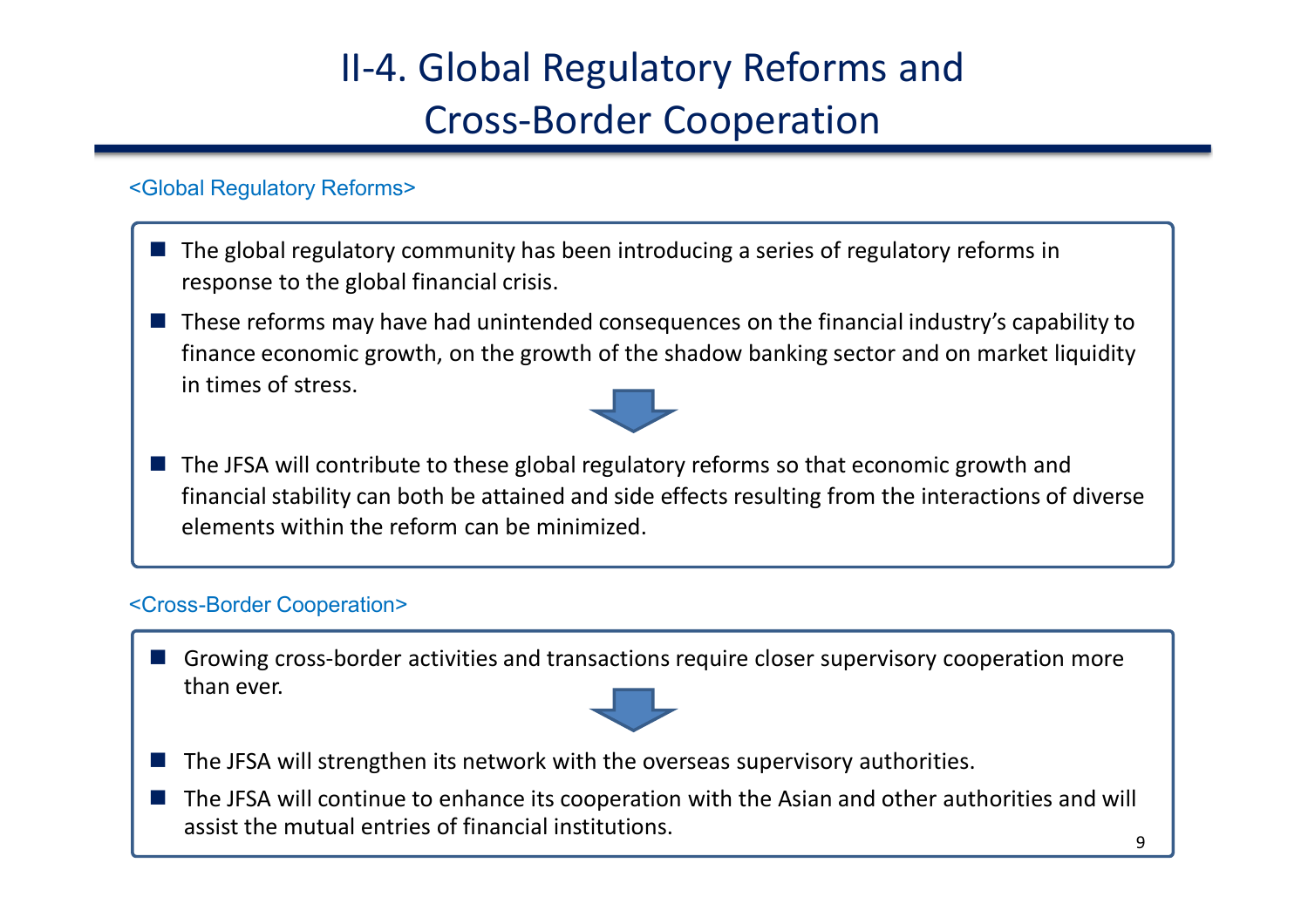III. Reforming the JFSA

III-1. Governance

III-2. Supervisory Approaches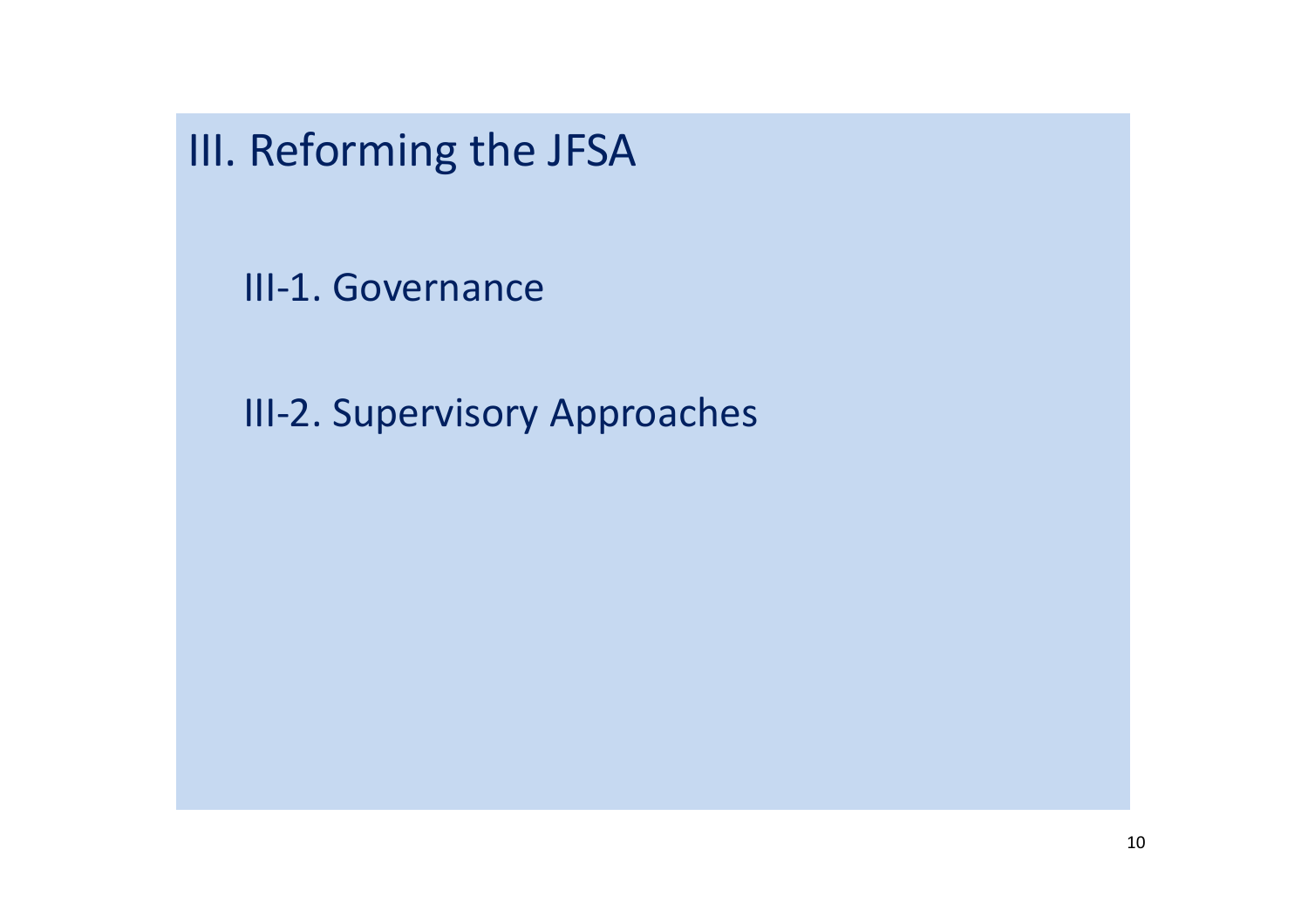## III. Reforming the JFSA: Governance

- $\blacksquare$  The JFSA policy needs to stay ahead of the fast-changing financial environment.
- The JFSA will therefore seek to become an "open organization" which welcomes proposals and criticisms from the outside and to change JFSA staff members' mindset in order to maximize their contribution to the benefits of the nation.

#### $\triangleright$  Constructing an open organization

- $\checkmark$  The JFSA will actively seek external experts' advice and build a decision-making system that continuously reflects this advice in policy decisions.
- $\checkmark$  The JFSA will introduce a "monitoring post for financial administration" where privatesector experts will be employed to seek criticisms and proposals from financial institutions and other stakeholders.

### $\triangleright$  Changing the mindset of JFSA staff members

- $\checkmark$  The JFSA will design an appropriate performance review mechanism that acknowledges staff members who take initiatives in meeting challenges in order to contribute to the benefits of the nation.
- $\checkmark$  The JFSA will second its staff members as trainees to domestic SMEs and to the headquarters of global financial institutions so that they can broaden their perspectives and acquire specialized skills.